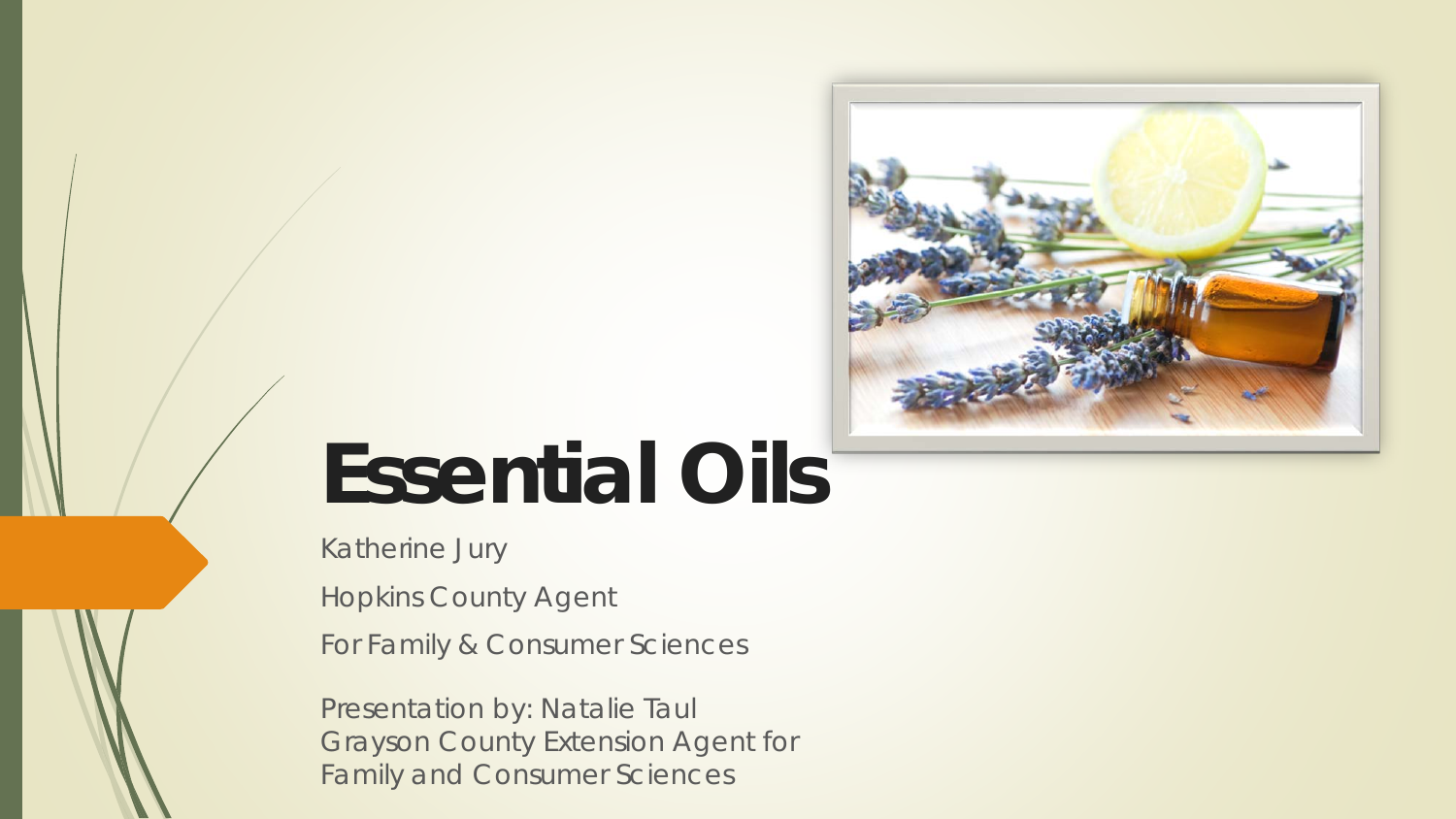#### **What are Essential Oils?**

- $\blacktriangleright$  Essential oils are volatile, aromatic oils from plants.
- **•** Typically used for fragrance, flavoring, health and beauty purposes.
- They are highly concentrated
- May be inhaled directly or indirectly or applied to the skin through massage, lotions or bath salts.

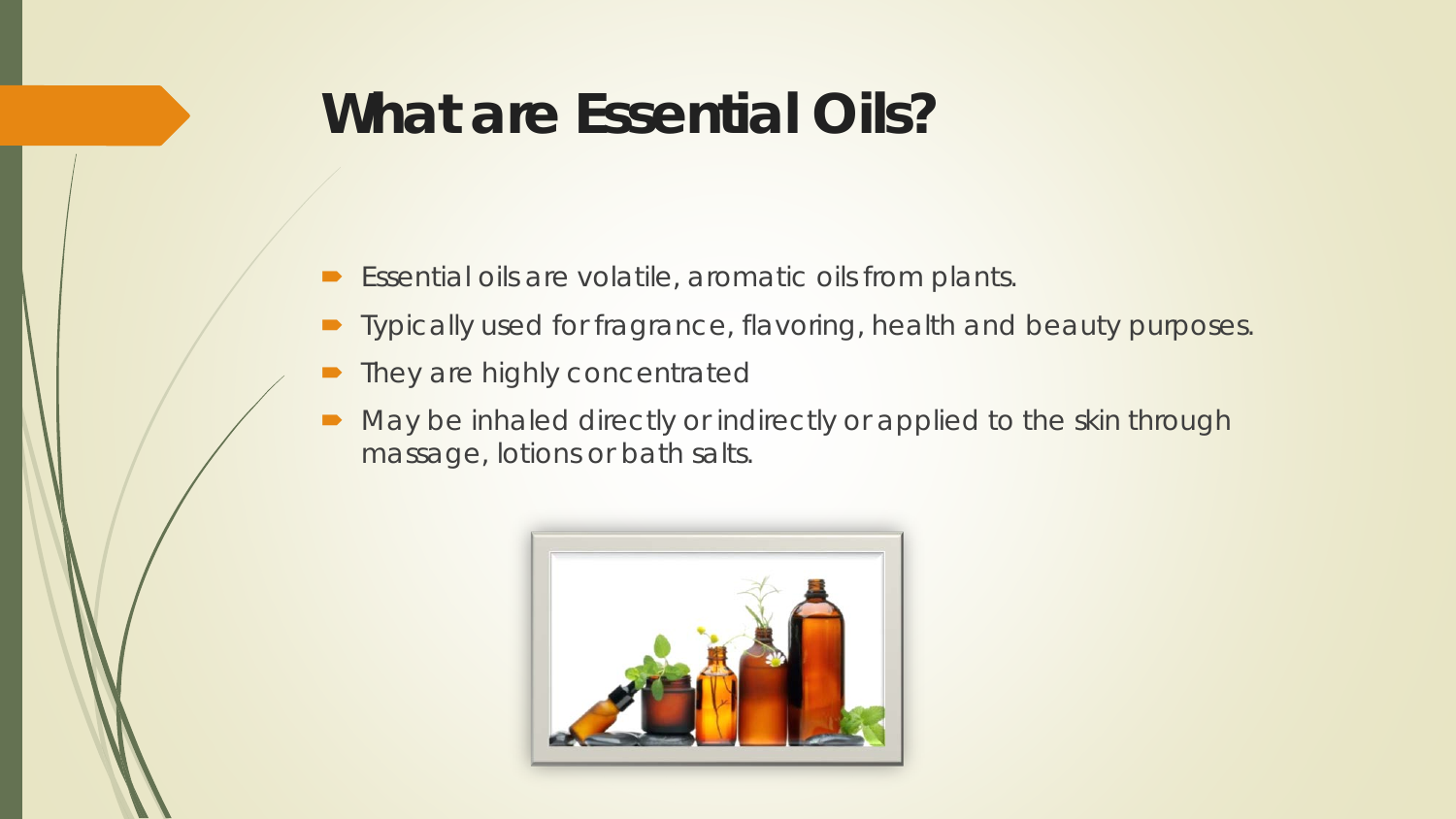#### **Where Do Essential Oils Come From?**

- Oils come from a variety of plants, including flowers, herbs, and grasses.
- Different oils can come from different parts of the plant. Every part of plants—leaves, bark, stems, and even seeds—can be used to produce essential oils. For example, the flowering tops of plants are used to make lavender oil, and tall grasses such as lemongrass are also used to make essential oils
- Essential oils are derived from aromatic plant material, by distillation or expression.
- Chemical composition of the plant itself, and location, soil, and climate of there the plant is grown affect aromatic properties.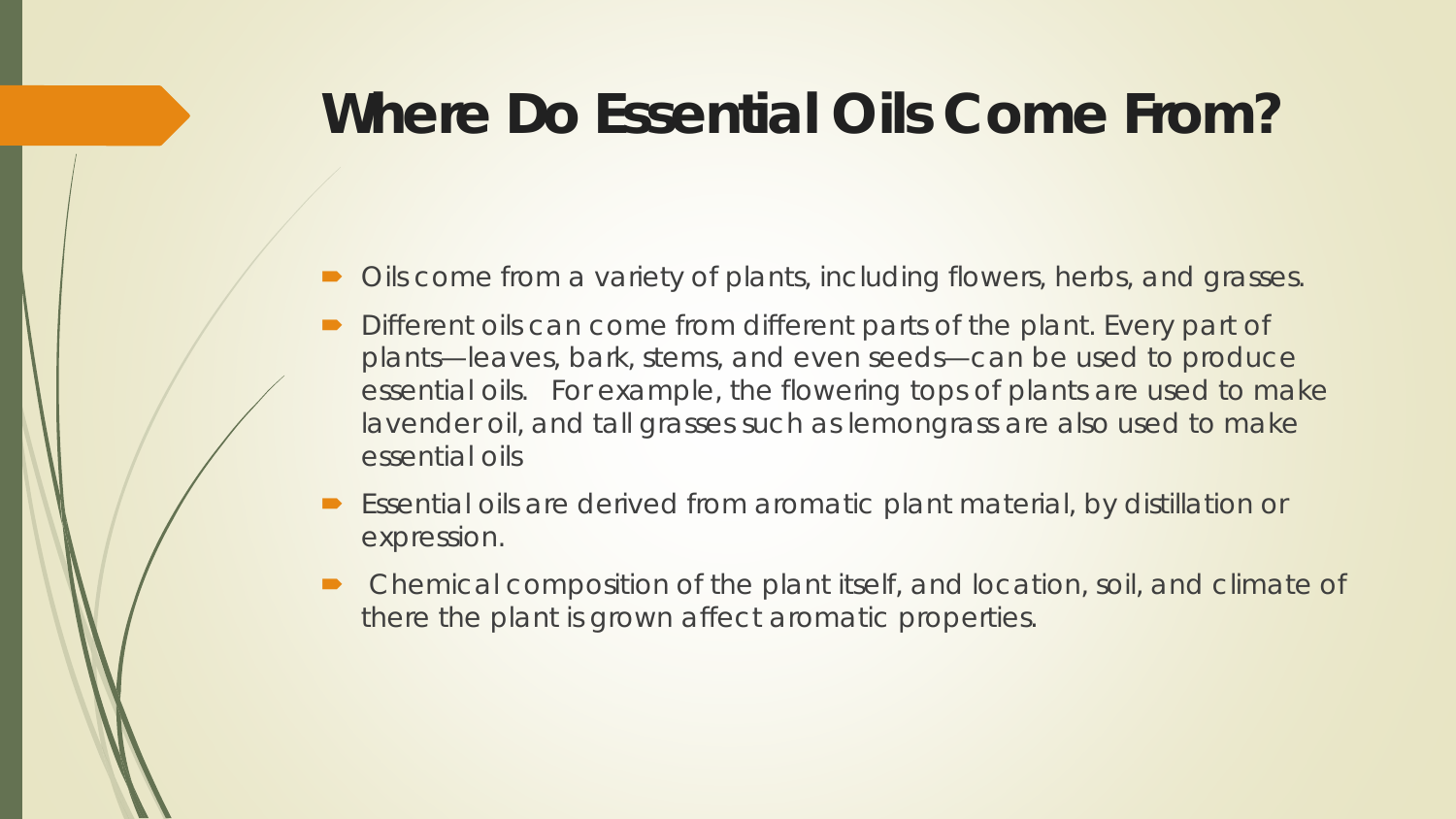#### **What is Aromatherapy Used For?**

- Aromatherapy is using a plant's aroma-producing oils (essential oils) to treat disease, and promote the health of body, mind and spirit.
- Aromatherapy is thought to work by stimulating smell receptors in the nose, which then send messages through the nervous system to the limbic system — the part of the brain that controls emotions.
- Aromatherapy may promote relaxation, help relieve stress, and improve mood.
- Used to help treat a wide range of physical and mental conditions, including burns, infections, depression, insomnia, and high blood pressure.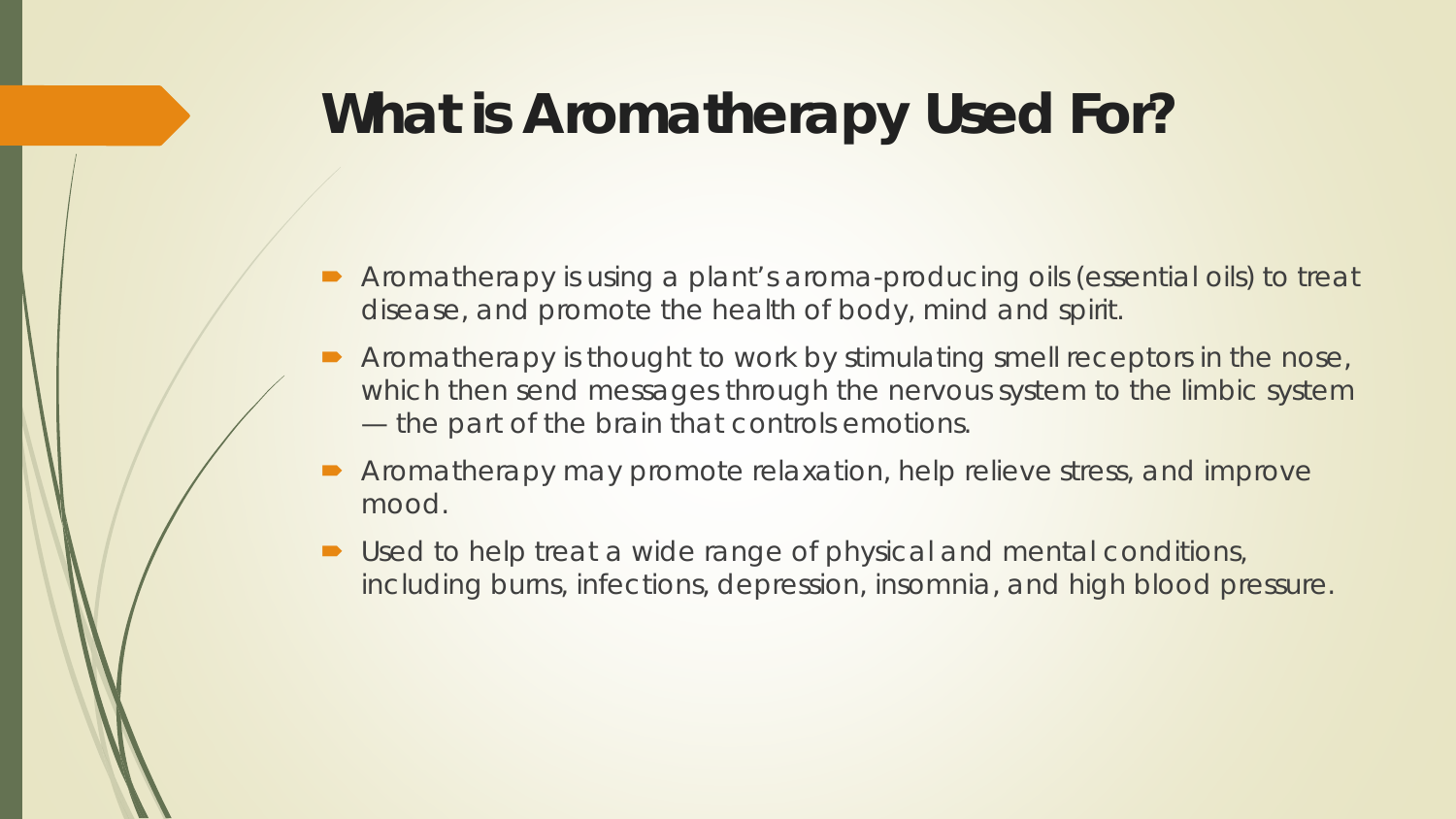#### **What are the Benefits of Aromatherapy?**

- Relief from anxiety and depression
- **Improved relaxation and sleep**
- Reduce pain from chronic and acute injury and illness
- **Improved quality of life, particularly for people with chronic health** conditions

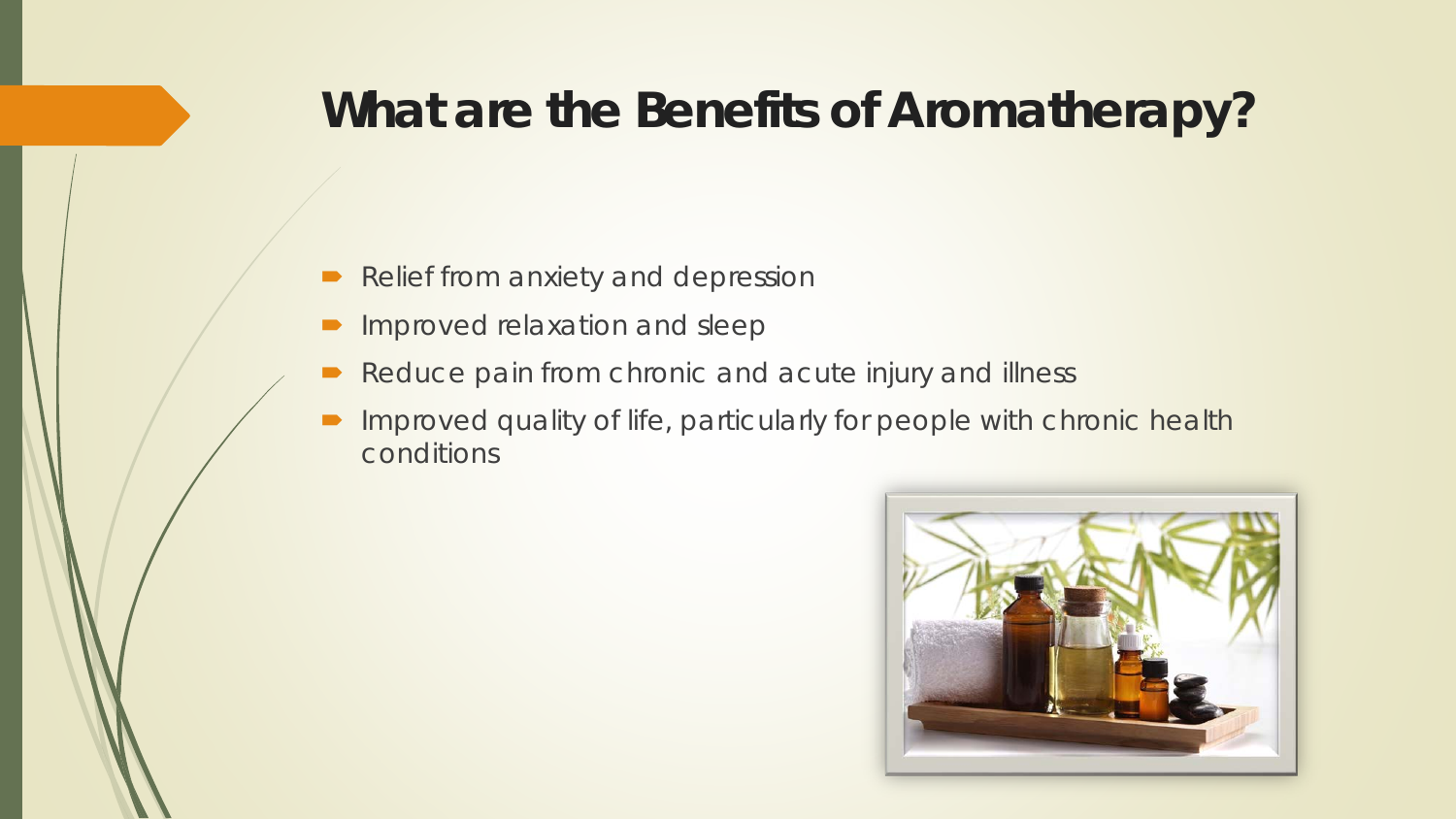### **Is Aromatherapy Safe?**

- Many essential oils have been shown to be safe when used as directed
- Essential oils used in aromatherapy aren't regulated by the Food and Drug Administration.
- When oils are applied to the skin, side effects may include allergic reactions, skin irritation and sun sensitivity.
- Aromatherapy practitioners do not need to be licensed in the United States.
- It is important to talk to your medical doctor to see whether aromatherapy may be helpful (and safe) for your specific health condition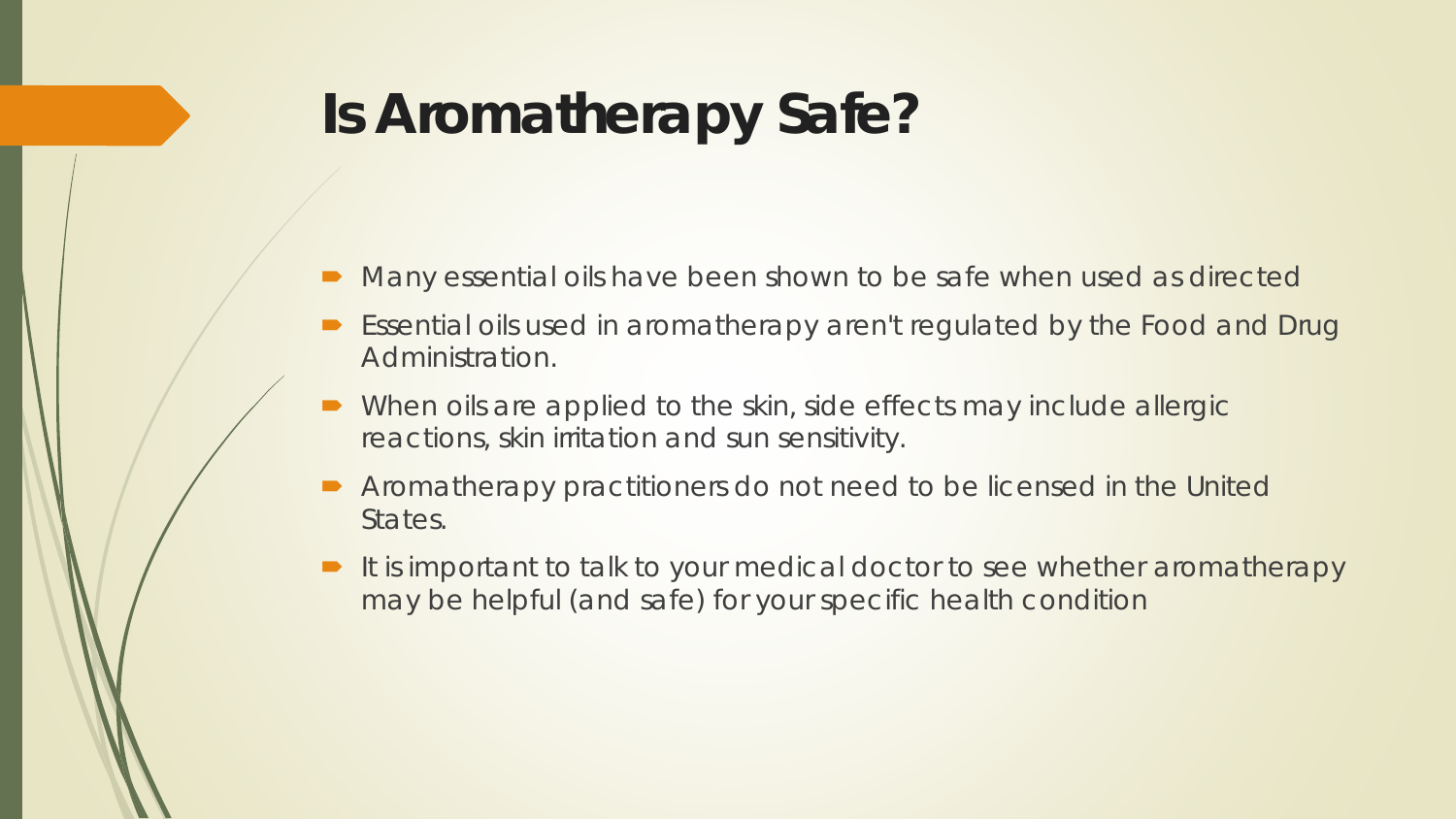#### **References:**

*University of Florida Extension:*

[http://solutionsforyourlife.ufl.edu/hot\\_topics/environment/essential\\_oils.shtml](http://solutionsforyourlife.ufl.edu/hot_topics/environment/essential_oils.shtml)

*Ohio State University Extension:*

[https://livesmartohio.osu.edu/mind-and-body/welker-87osu-edu/exploring](https://livesmartohio.osu.edu/mind-and-body/welker-87osu-edu/exploring-essential-oils-and-aromatherapy/)essential-oils-and-aromatherapy/

#### *Mayo Clinic:*

[http://www.mayoclinic.org/healthy-lifestyle/consumer-health/expert](http://www.mayoclinic.org/healthy-lifestyle/consumer-health/expert-answers/aromatherapy/faq-20058566)answers/aromatherapy/faq-20058566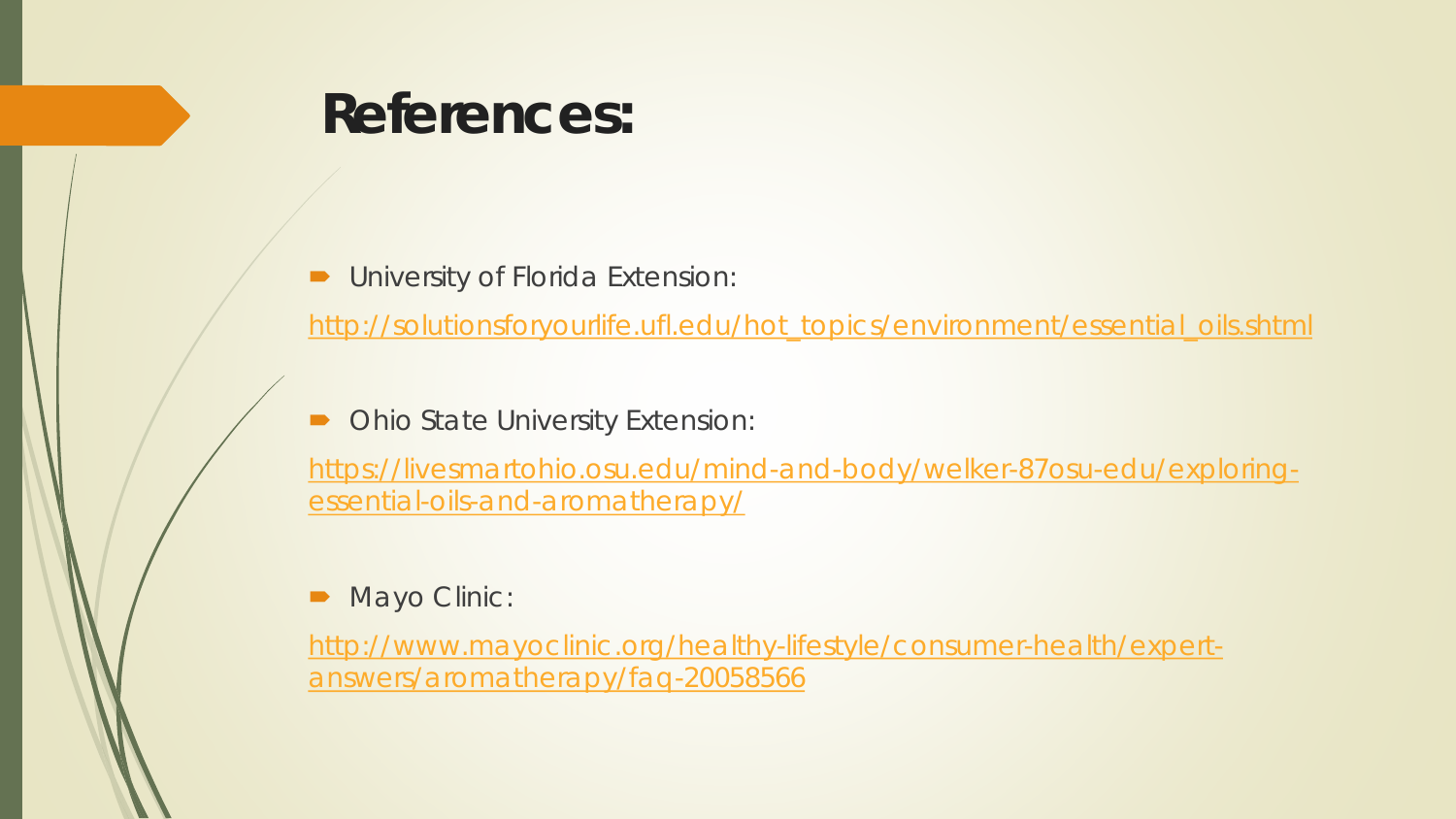

# **Popular Essential Oils**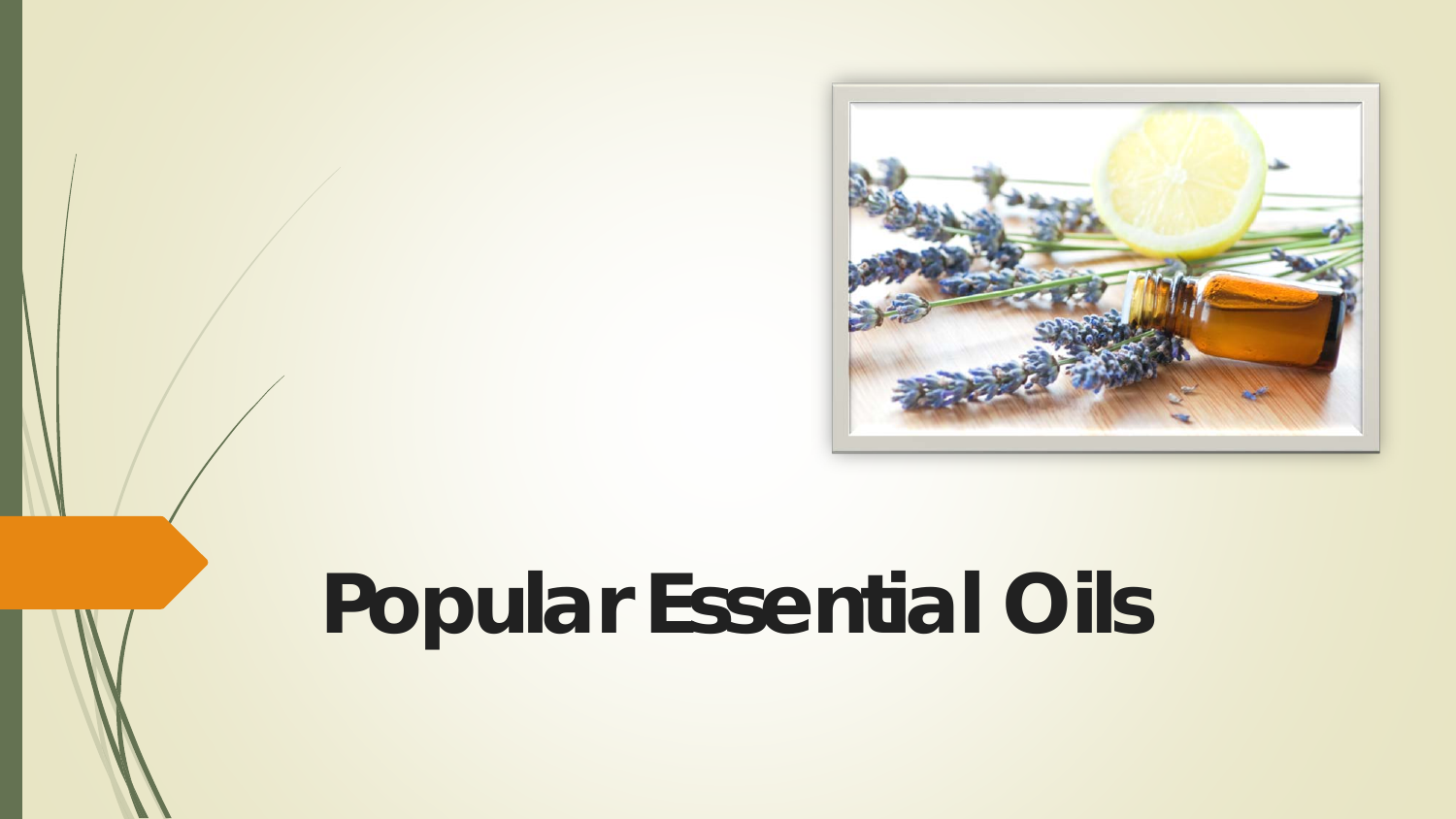### **CHAMOMILE**

- Widely known for its soothing characteristics
- $\blacktriangleright$  Extracted as an essential oil from the leaves of the flowering plant of the same name



- **Powerful calming agent, as well as antibiotic, antiseptic, antidepressant** and overall mood lifter.
- Caution: Avoid during pregnancy and if allergies to Ragweed are present.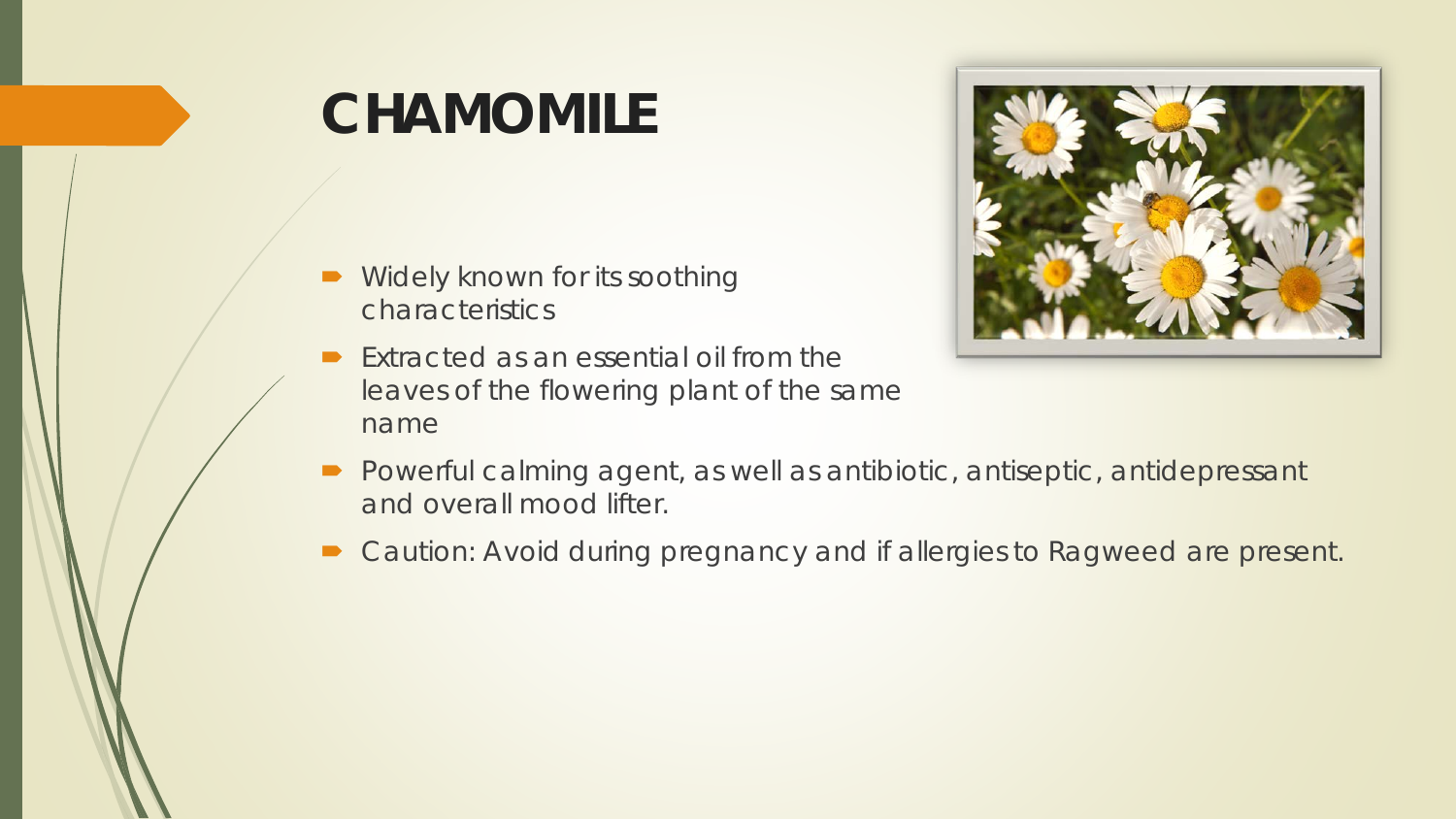# **EUCALYPTUS**

- Eucalyptus oil comes from the Eucalyptus tree
- An effective agent against respiratory diseases, and also has the ability to enhance concentration. In addition it is used as an antiseptic, antispasmodic, decongestant, diuretic and stimulant.
- $\blacksquare$  It also has cooling properties, which helps fight migraines and fevers, and also helps with muscle aches and pains.
- Caution: Women who are pregnant or breastfeeding should avoid using Eucalyptus, as should individuals who suffer from epilepsy. Ingested in large doses can be fatal.

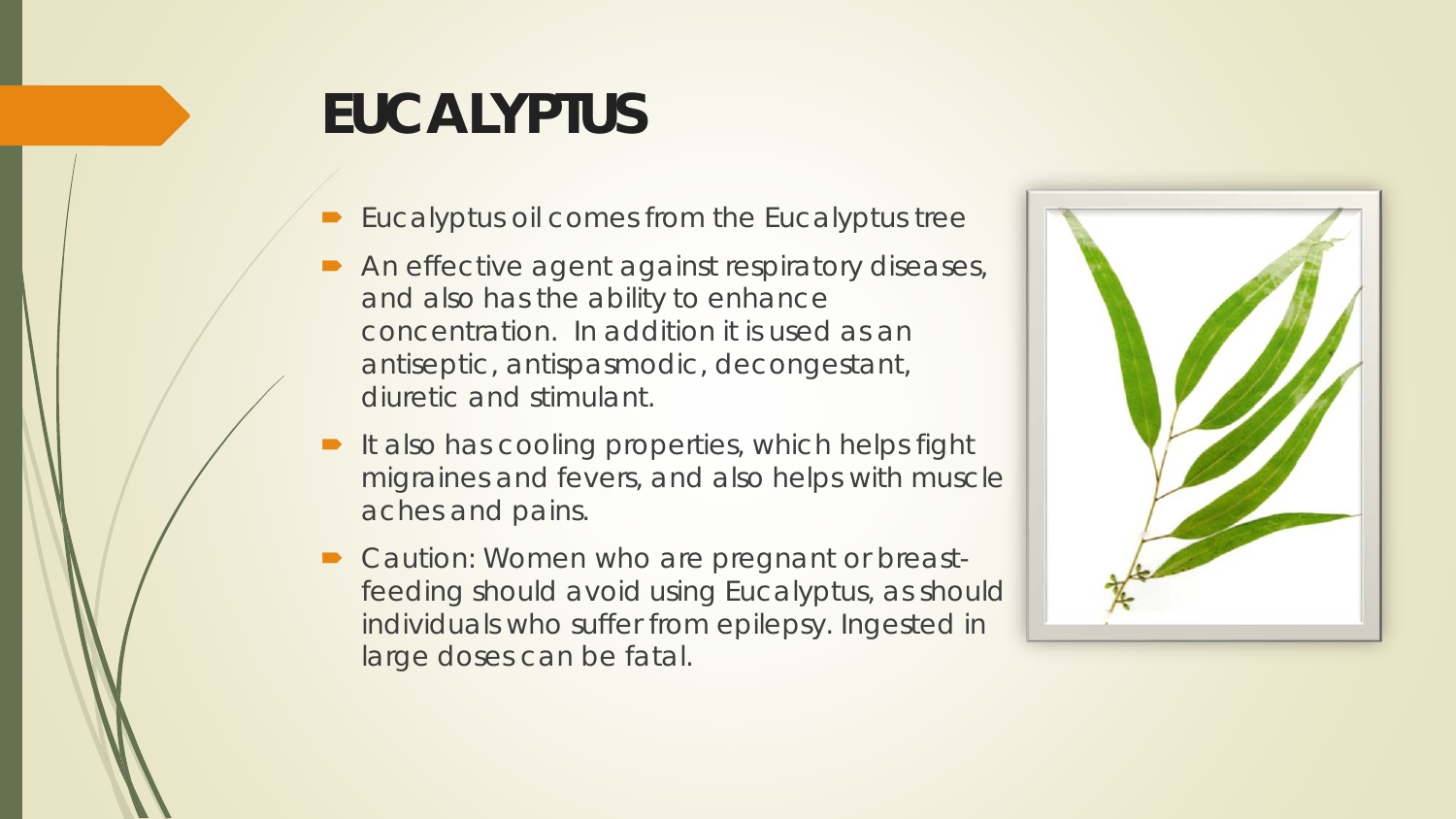# **LAVENDER**

- **D** Lavender is one of the most popular essential oils on the market
- **Effective stress-relieving oil**
- **D** Lavender is a healing aid against colds, flu and migraine.
- $\blacktriangleright$  Extracted from the flower of the same name

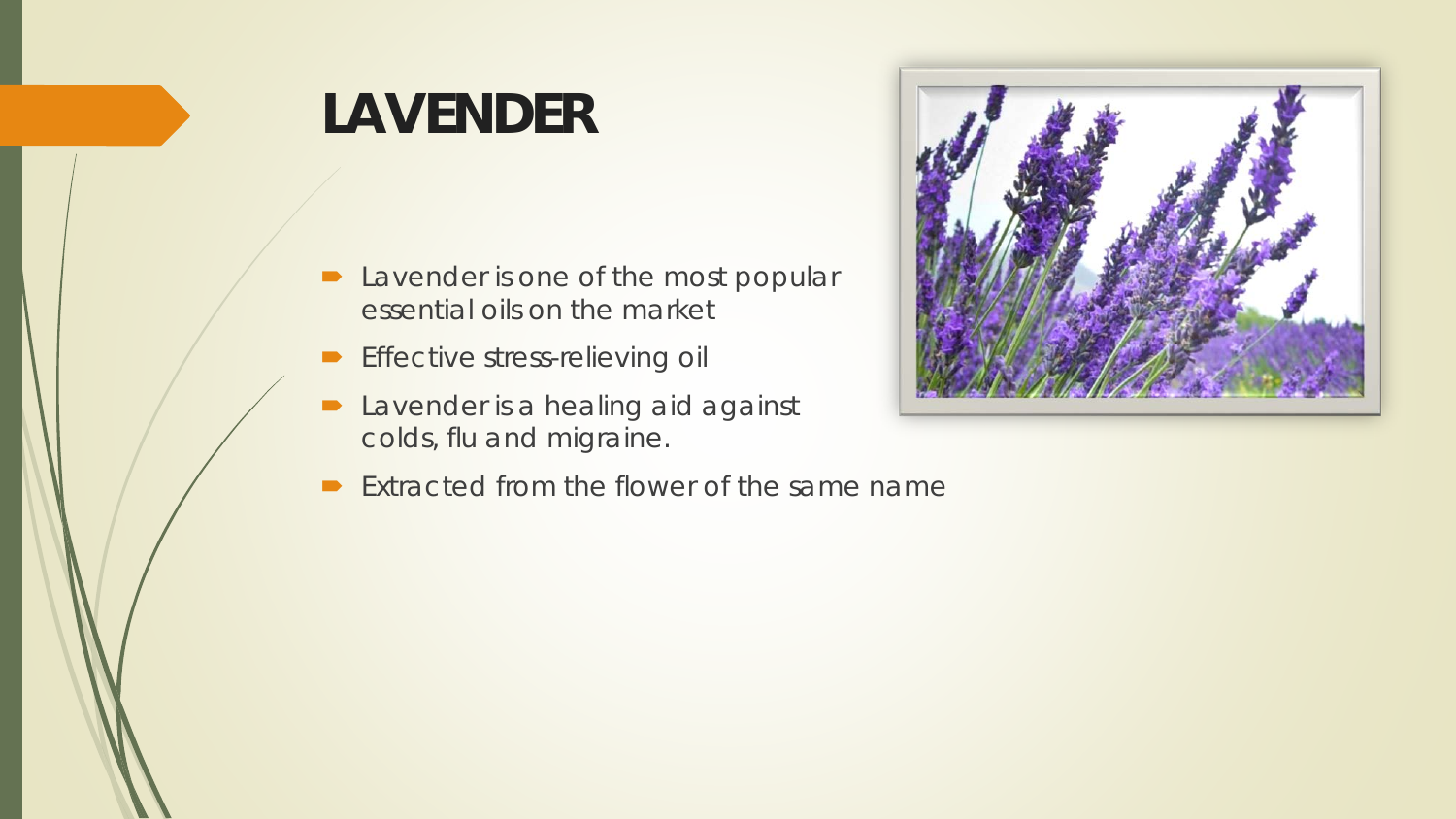### **LEMON**

- **D** Lemon is widely appreciated for its clean smell, but has numerous therapeutic qualities as well
- **Improves concentration, aids in digestion and eases symptoms of acne** and arthritis
- It is a natural immunity booster and can even help to alleviate headaches and fever
- Quick mood enhancer

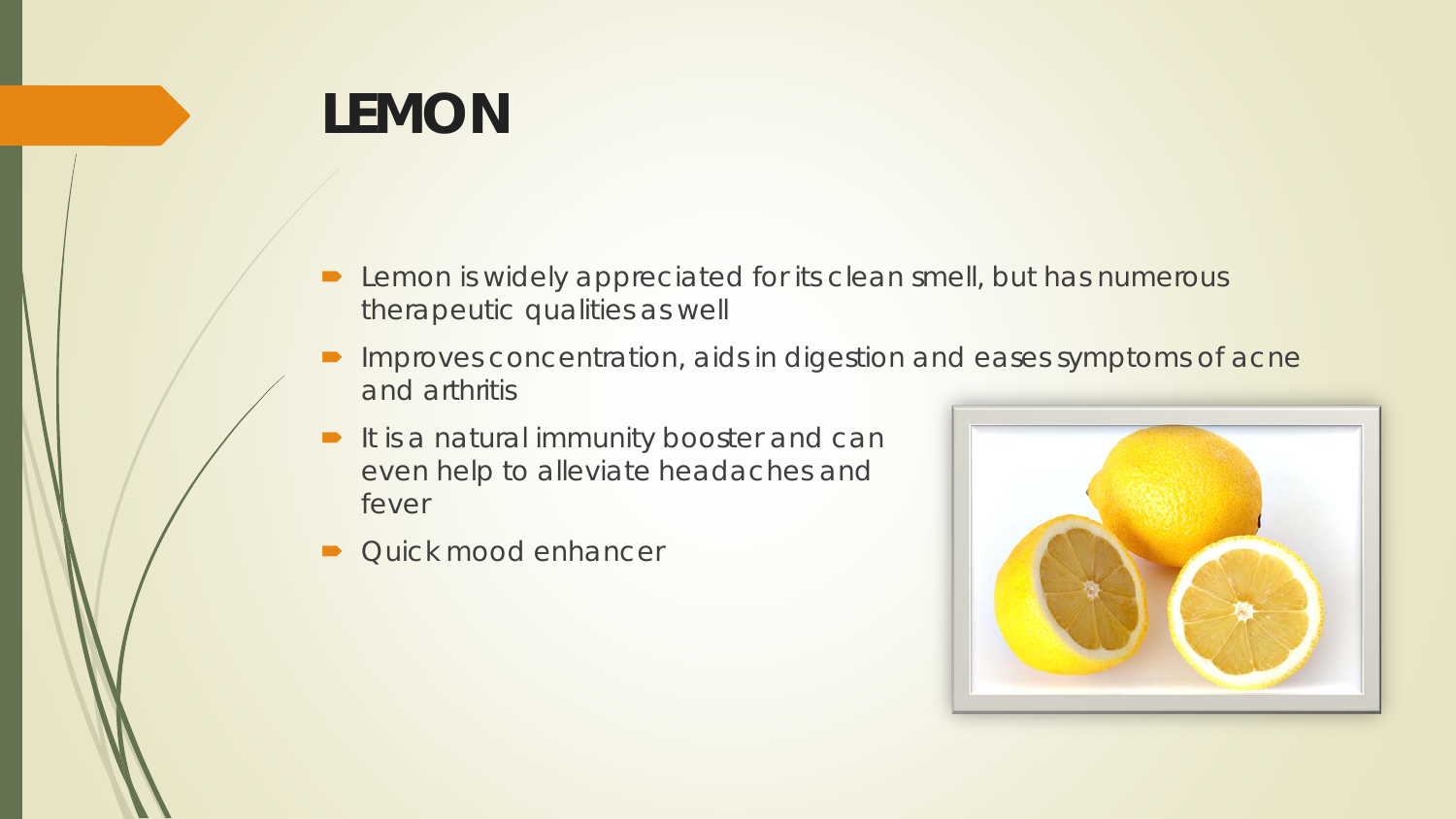#### **MARJORAM**

- **Calms hyperactivity and relieve anxiety.**
- Used in vapor therapy to ease symptoms of asthma or sinusitis
- Added in bath water to increase circulation or relieve insomnia.
- Blend with massage oil to alleviate headaches and tension.

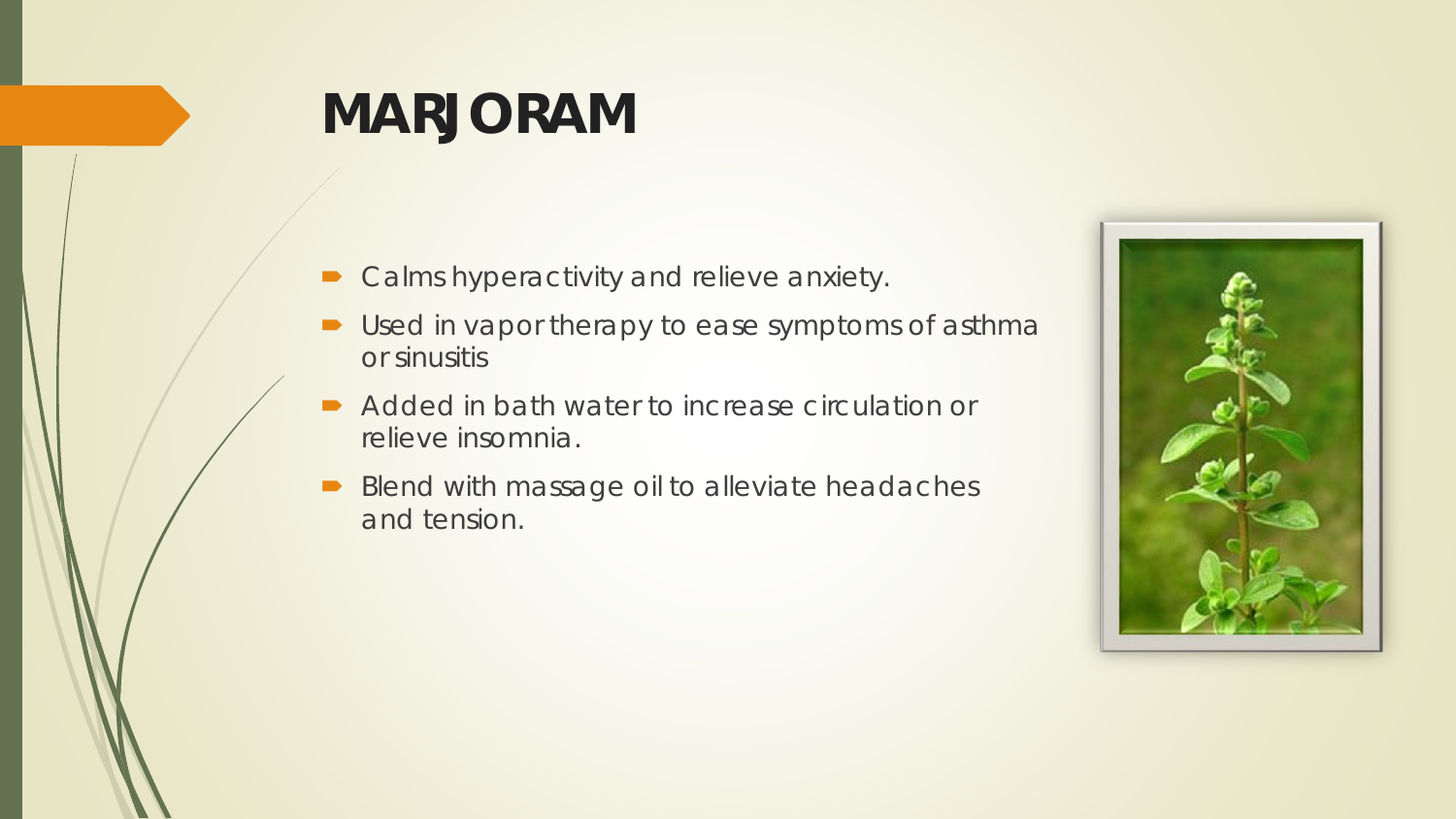#### **PEPPERMINT**

- Has a cooling, refreshing effect and is widely used to enhance mental alertness.
- It is a cooling agent that enhances mood, sharpens focus, combats irritation and redness, alleviates symptoms of congestion, and aids in digestion.



■ Caution: The menthol component in Peppermint can bother some individuals. It can be a skin irritant and should be kept away from the eyes.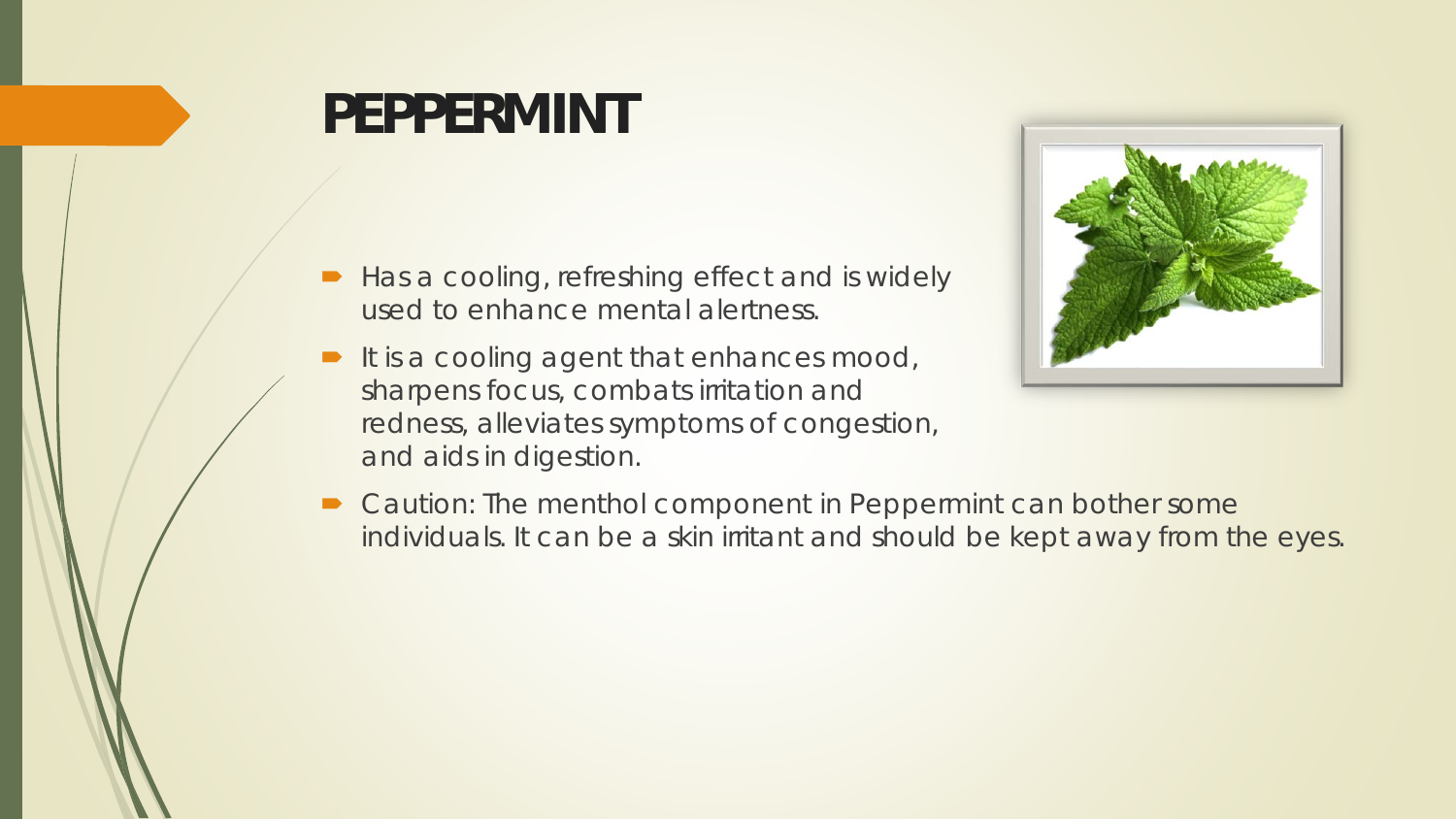#### **ROSEMARY**

- Widely known as a mental stimulant, the antidepressant properties of Rosemary oil make it ideal for enhanced memory, focus and overall brain performance.
- It also acts as an analgesic, soothing aching, cramping muscles, headaches and migraines.
- Caution: Avoid Rosemary oil if you have been diagnosed with epilepsy or high blood pressure. Pregnant women should also avoid this essential oil.